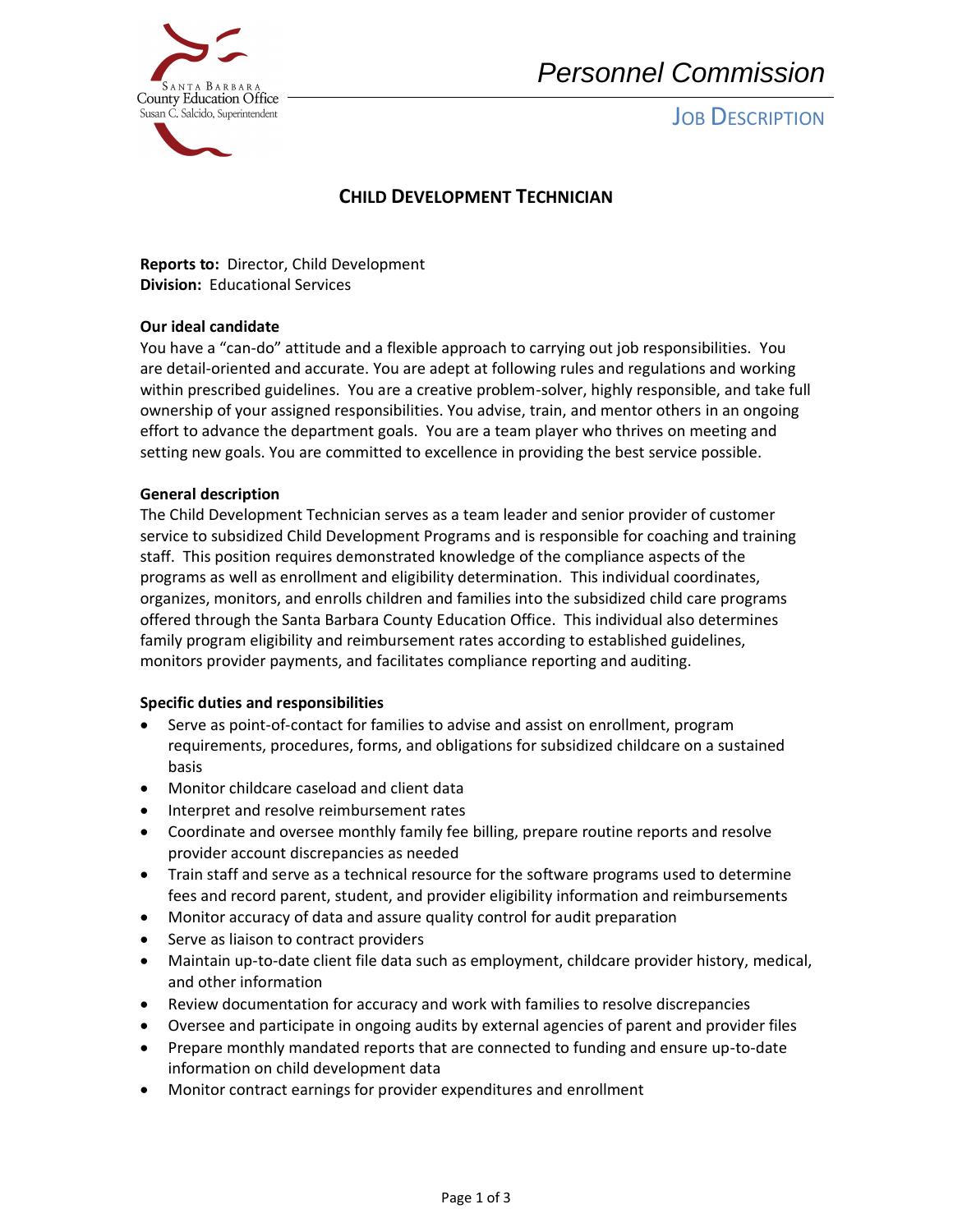



**JOB DESCRIPTION** 

## **CHILD DEVELOPMENT TECHNICIAN**

- Assist with periodic program evaluations by participating in internal audits of case load files, contracted providers, and eligibility compliance
- Establish waiting lists of eligible families and prepare related documents
- Issue notice of eligibility notices when necessary
- Provide assistance to the Director for projects, interagency activities, balancing workload, training on office routines, and general support
- Attend regular monthly meetings with partnering agencies
- Participate in statewide conference calls and trainings as directed by the CDE
- Design, update forms, and create fillable documents
- Facilitate staff meetings
- Train staff on new regulatory guidelines and software programs
- Serve as Fiscal Services liaison concerning budget matters regarding providers
- Perform other duties as assigned that support the overall objective of the position

#### **Requirements**

Education: High school diploma; college units in early childhood education or child development preferred

 Experience: Four years of experience related to child development that includes making eligibility decisions in a social service, pre-school or child care environment highly desirable

### **Knowledge and Skills**

- • Knowledge of regulations, policies and guidelines for child development programs, childcare, special subsidy programs, and student record keeping
- Working knowledge of fee and reimbursement schedules, file and documentation requirements
- Basic knowledge of early childhood development and teaching methods used with children in the program
- Sufficient computer skills to operate desktop productivity software and perform data entry
- Understanding of modern office practices and procedures
- Well-developed English language and written communication skills
- Requires sufficient math skill to perform complex business math computations
- Sufficient human relation skills to exercise proper telephone etiquette, explain procedures to others, and convey a positive image of the services offered by the Santa Barbara County Education Office

### **Abilities**

- Interpret and apply regulations, policies, procedures and guidelines related to childcare, enrollment, eligibility, and compliance
- Process a high volume of transactions and remain calm in stressful or urgent situations
- Independently establish, schedule, and sequence activities to meet all deadlines with a high degree of accuracy